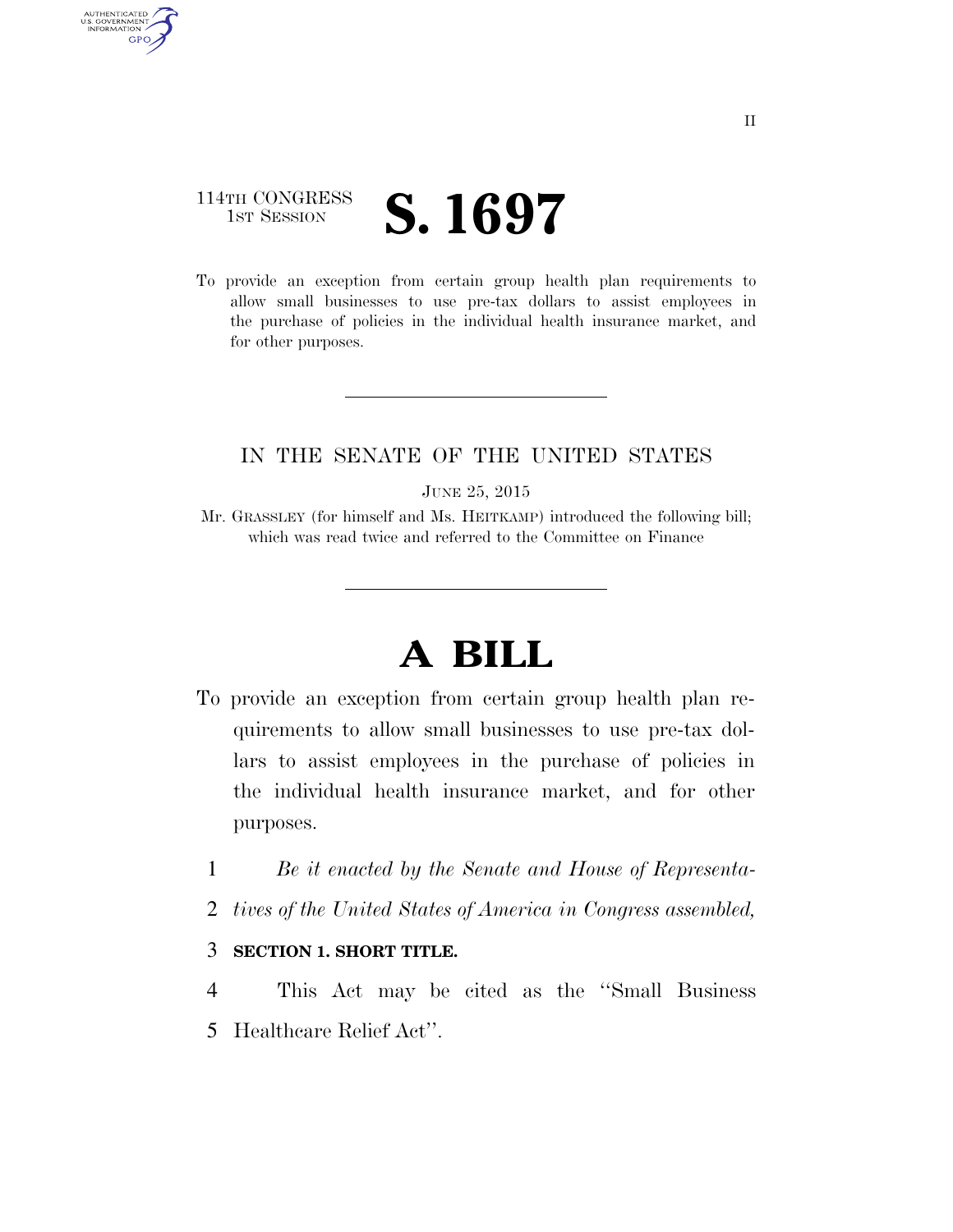| 1              | SEC. 2. EXCEPTION FROM GROUP HEALTH PLAN REQUIRE-  |
|----------------|----------------------------------------------------|
| $\overline{2}$ | MENTS TO ALLOW SMALL BUSINESSES TO                 |
| 3              | USE PRE-TAX DOLLARS TO ASSIST EMPLOY-              |
| $\overline{4}$ | EES IN THE PURCHASE OF HEALTH INSUR-               |
| 5              | ANCE IN THE INDIVIDUAL MARKET.                     |
| 6              | (a) AMENDMENTS TO THE INTERNAL REVENUE             |
| 7              | CODE OF 1986 AND THE PATIENT PROTECTION AND AF-    |
| 8              | FORDABLE CARE ACT.                                 |
| 9              | (1) IN GENERAL.—Section 9831 of the Internal       |
| 10             | Revenue Code of 1986 is amended by adding at the   |
| 11             | end the following new subsection:                  |
| 12             | "(d) CERTAIN INDIVIDUAL HEALTH INSURANCE           |
| 13             | POLICIES OBTAINED THROUGH SMALL EMPLOYERS.-        |
| 14             | " $(1)$ IN GENERAL.—The requirements of this       |
| 15             | chapter shall not apply to any qualified small em- |
| 16             | ployer health reimbursement arrangement.           |
| 17             | $``(2)$ QUALIFIED SMALL EMPLOYER HEALTH            |
| 18             | REIMBURSEMENT ARRANGEMENT. - For purposes of       |
| 19             | this subsection-                                   |
| 20             | "(A) IN GENERAL.—The term 'qualified               |
| 21             | small employer health reimbursement arrange-       |
| 22             | ment' means an arrangement which—                  |
| 23             | "(i) is described in subparagraph $(B)$ ,          |
| 24             | and                                                |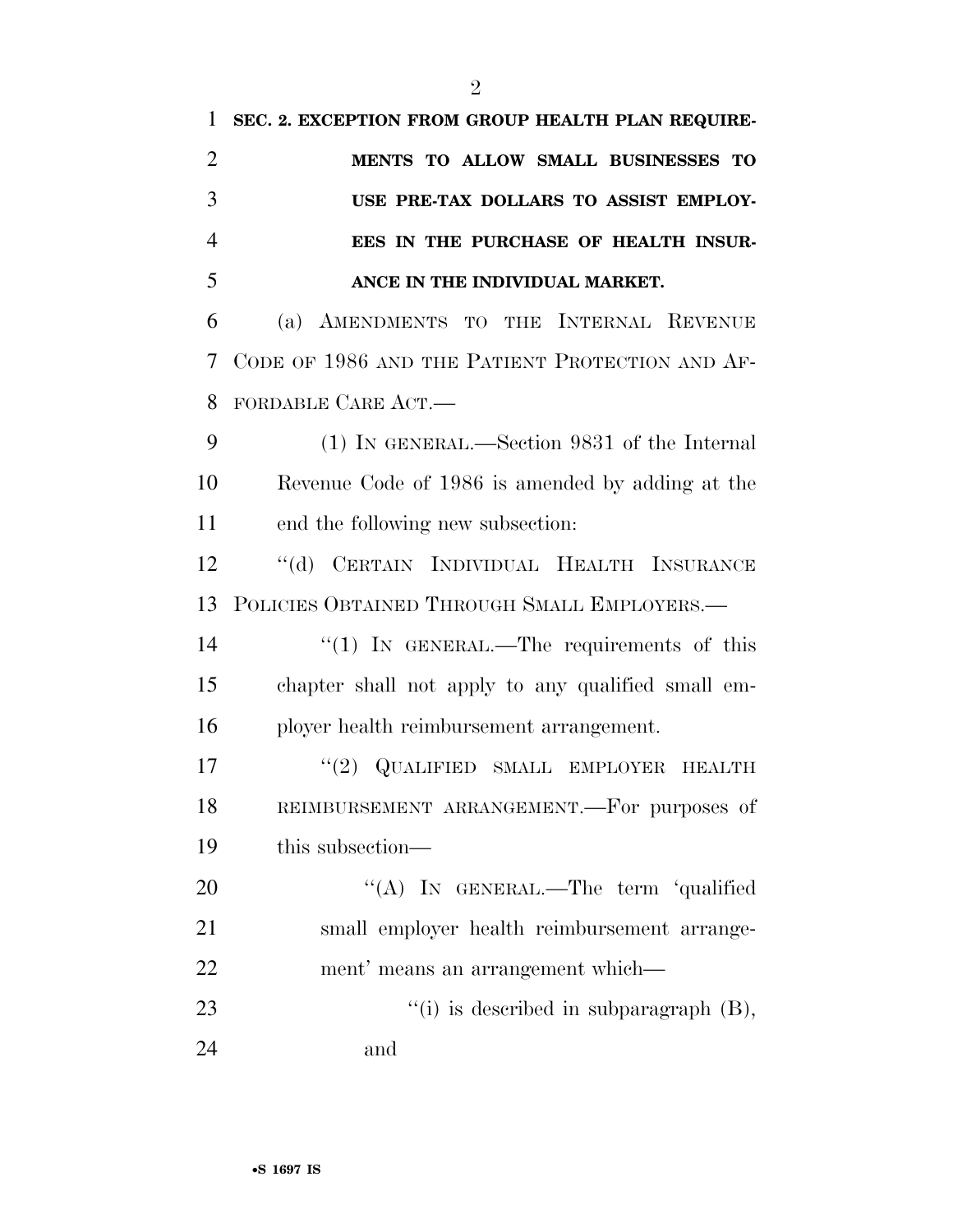- 1 ''(ii) is offered on the same terms to 2 all eligible employees of the eligible em-3 ployer. 4 ''(B) ARRANGEMENT DESCRIBED.—An ar-5 rangement is described in this subparagraph  $\frac{6}{1}$  if 7  $(i)$  such arrangement is funded solely 8 by an eligible employer and no salary re-9 duction contributions may be made under 10 such arrangement, and 11 ''(ii) such arrangement provides, after 12 the employee provides proof of coverage to 13 the employer, for the payment of, or reim-14 bursement of, an eligible employee for— 15  $\text{``(I)}$  expenses for medical care 16 (as defined by subparagraphs  $(A)$ , 17 (B), and (C) section  $213(d)$  incurred 18 by the eligible employee or the eligible 19 employee's family members (as deter-20 mined under the terms of the arrange-21 ment), and 22  $\text{``(II)}$  including for— 23 ''(aa) insurance (within the
- 24 meaning of section  $213(d)(1)(D)$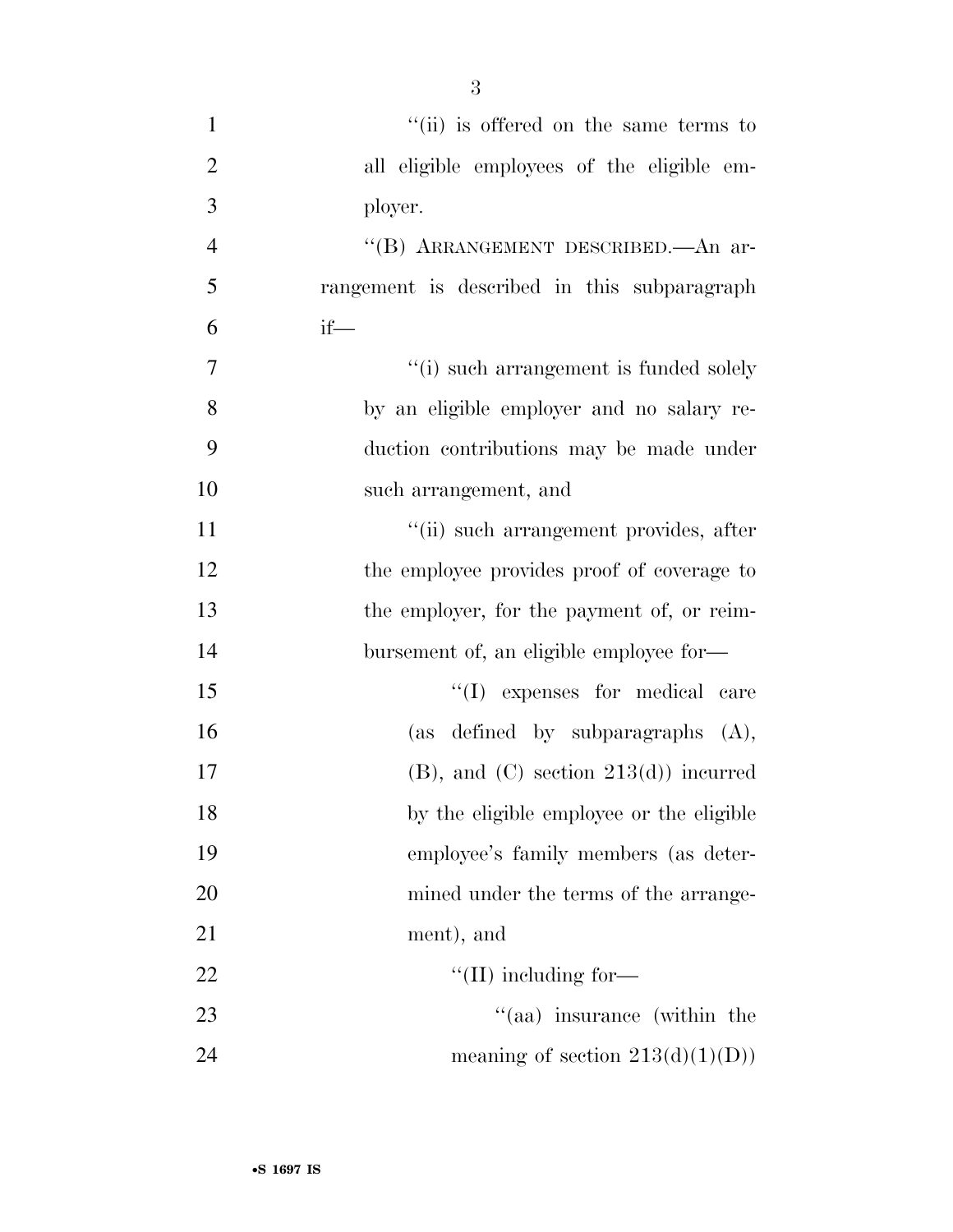| $\mathbf{1}$   | purchased on the individual                        |
|----------------|----------------------------------------------------|
| $\overline{2}$ | health insurance market, and                       |
| 3              | "(bb) premiums under part                          |
| $\overline{4}$ | B of title XVIII of the Social Se-                 |
| 5              | curity Act and any medicare sup-                   |
| 6              | plemental policy under section                     |
| 7              | 1882 of such Act.                                  |
| 8              | "(C) PAYMENTS FOR OTHER INSURANCE                  |
| 9              | NOT PERMITTED UNDER ARRANGEMENT. An                |
| 10             | arrangement shall not be treated as described      |
| 11             | in subparagraph (B) if the arrangement per-        |
| 12             | mits the employee to pay premiums for health       |
| 13             | insurance coverage for the employee under the      |
| 14             | employee's spouse or other family member           |
| 15             | health insurance coverage.                         |
| 16             | "(D) CERTAIN VARIATION PERMITTED.-                 |
| 17             | For purposes of subparagraph $(A)(ii)$ , an ar-    |
| 18             | rangement shall not fail to be treated as offered  |
| 19             | on the same terms to all eligible employees        |
| 20             | merely because the employer contributions          |
| 21             | under such arrangement vary based on the           |
| 22             | number of individuals covered under such pol-      |
| 23             | icy. The preceding sentence shall not apply un-    |
| 24             | less such variation is consistently applied to all |
| 25             | eligible employees and is consistent with the      |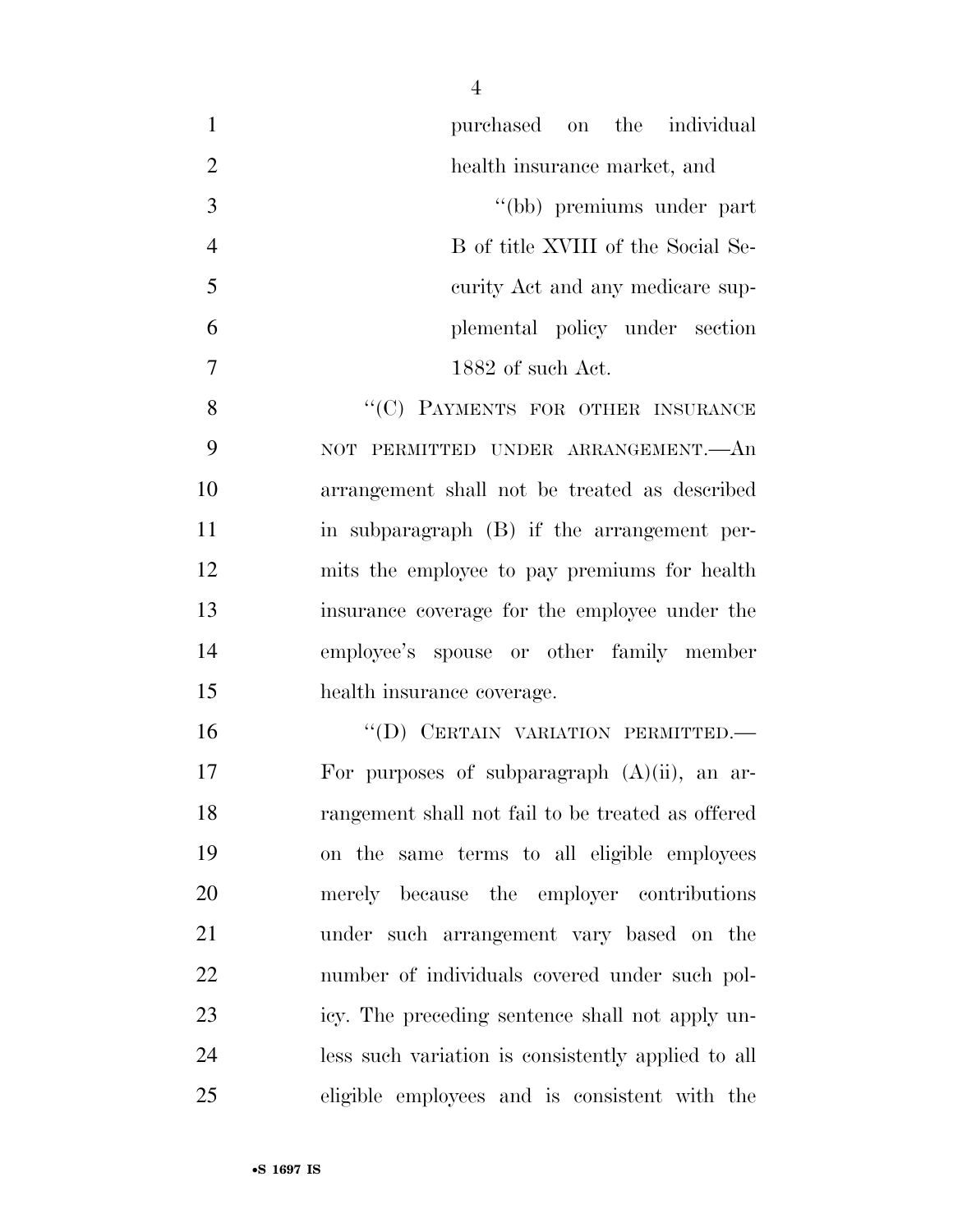| $\mathbf{1}$   | price variation of coverage under health insur-    |
|----------------|----------------------------------------------------|
| $\overline{2}$ | ance obtained in the relevant individual health    |
| 3              | insurance market.                                  |
| $\overline{4}$ | "(3) OTHER DEFINITIONS.—For purposes of            |
| 5              | this subsection—                                   |
| 6              | "(A) ELIGIBLE EMPLOYEE.—The term 'eli-             |
| 7              | gible employee' means any employee of the em-      |
| 8              | ployer except that the terms of the arrangement    |
| 9              | may exclude from consideration employees de-       |
| 10             | scribed in any clause of section $105(h)(3)(B)$    |
| 11             | (applied by substituting '90 days' for '3 years'   |
| 12             | in clause (i) thereof).                            |
| 13             | "(B) ELIGIBLE EMPLOYER.—The term 'el-              |
| 14             | igible employer' means an employer that—           |
| 15             | "(i) is not an applicable large em-                |
| 16             | ployer as defined in section $4980H(c)(2)$ ,       |
| 17             | and                                                |
| 18             | "(ii) does not offer a group health                |
| 19             | plan (other than a qualified small employer        |
| 20             | health reimbursement arrangement) to any           |
| 21             | of its employees.                                  |
| 22             | INDIVIDUAL HEALTH<br>``(C)<br><b>INSURANCE</b>     |
| 23             | POLICY.—The term 'individual health insurance      |
| 24             | policy' means individual health insurance cov-     |
| 25             | erage (as defined in section $2791(b)$ of the Pub- |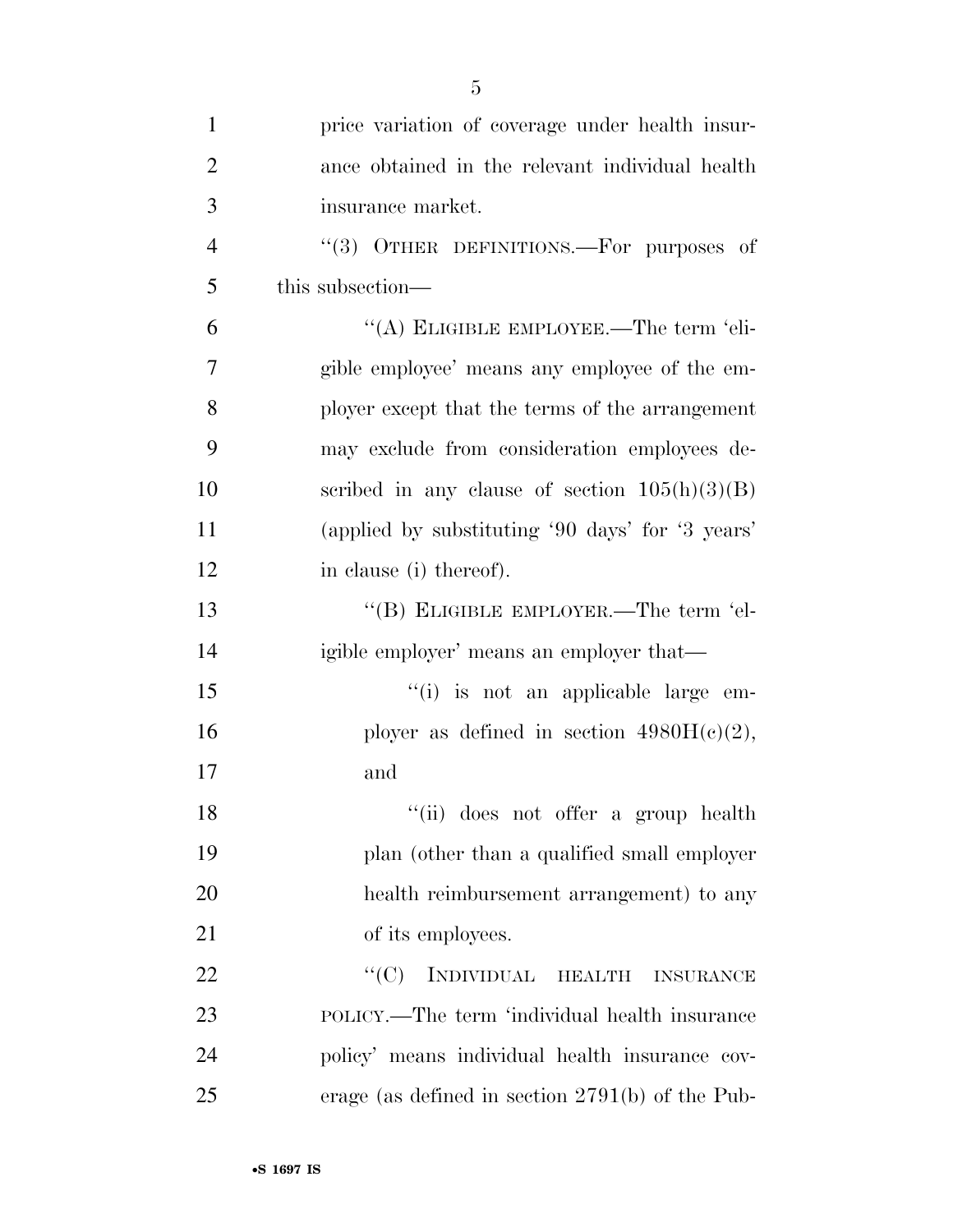| $\mathbf{1}$   | lic Health Service Act) which is offered by a            |
|----------------|----------------------------------------------------------|
| $\overline{2}$ | health insurance issuer (as so defined in such           |
| 3              | section).".                                              |
| $\overline{4}$ | (2) EXCLUSION FROM GROSS INCOME.—Section                 |
| 5              | 106 of such Code is amended by adding at the end         |
| 6              | the following:                                           |
| 7              | "(g) QUALIFIED SMALL EMPLOYER HEALTH REIM-               |
| 8              | BURSEMENT ARRANGEMENT.                                   |
| 9              | "(1) IN GENERAL.—In the case of an individual            |
| 10             | who is an eligible employee (as defined in paragraph     |
| 11             | $(3)(A)$ of section 9831(d)) with respect to an eligible |
| 12             | employer (as defined in paragraph $(3)(B)$ of such       |
| 13             | section), the applicable percentage of the aggregate     |
| 14             | contributions made for the taxable year by the eligi-    |
| 15             | ble employer under a qualified small employer health     |
| 16             | reimbursement arrangement (as defined in para-           |
| 17             | graph $(2)$ of such section) with respect to the em-     |
| 18             | ployee shall be treated as employer-provided cov-        |
| 19             | erage for medical expenses under an accident or          |
| 20             | health plan.                                             |
| 21             | "(2) APPLICABLE PERCENTAGE.—For purposes                 |
| 22             | of paragraph (1) the applicable percentage shall         |
| 23             | $be$ —                                                   |
| 24             | "(A) 25 percent if the employee is covered               |
| 25             | for less than 3 months in the taxable year by            |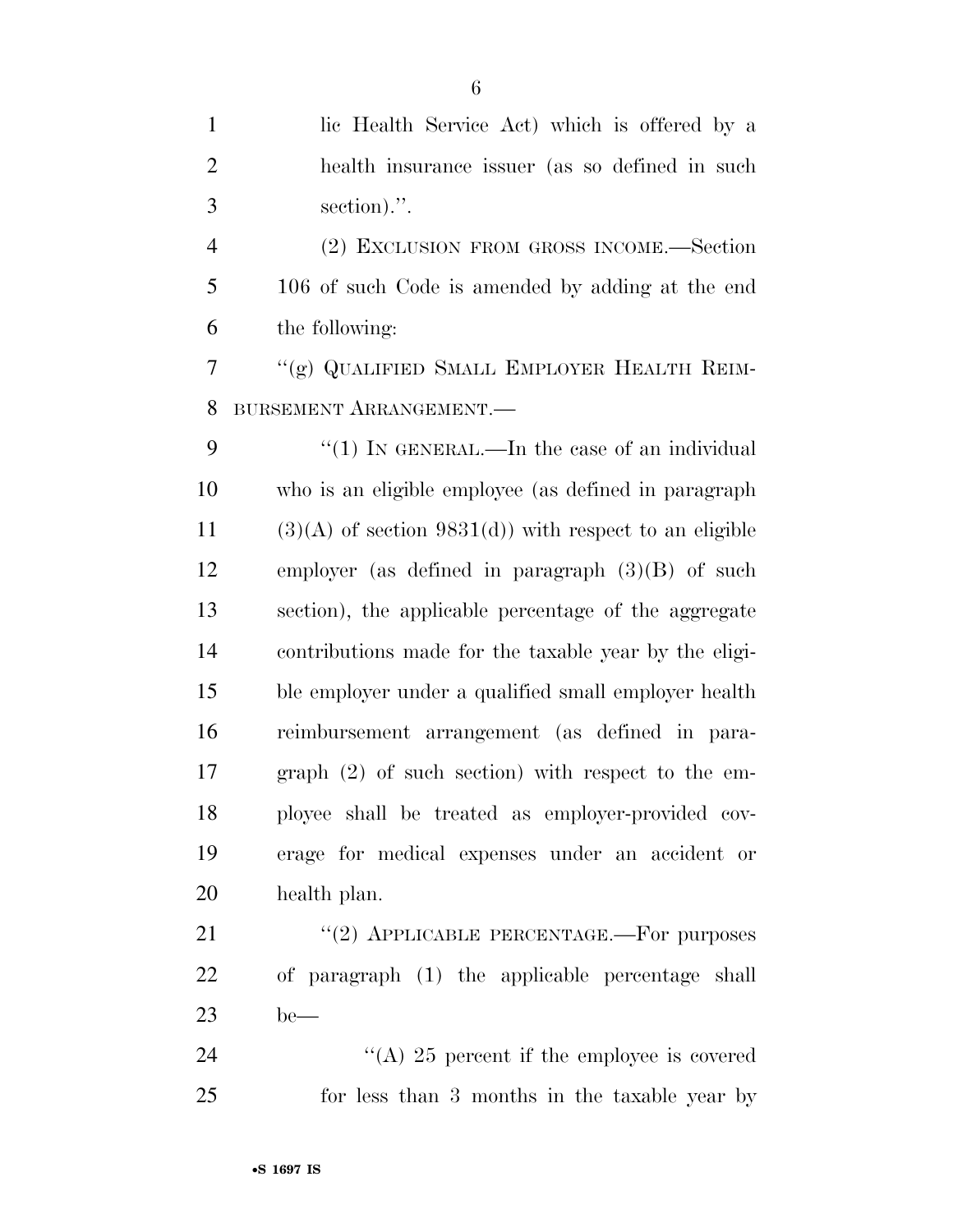the qualified small employer health reimburse- ment arrangement and the employee draws amounts from the arrangement in any month during which the employee is not so covered, ''(B) 50 percent if the employee is covered for more than 3 months but less than 6 months in the taxable year by the qualified small em- ployer health reimbursement arrangement and the employee draws amounts from the arrange- ment in any month during which the employee 11 is not so covered,  $\cdot$  (C) 75 percent if the employee is covered

 for more than 6 months but less than 9 months in the taxable year by the qualified small em- ployer health reimbursement arrangement and 16 the employee draws amounts from the arrange- ment in any month during which the employee is not so covered, and

 $\text{``(D)}$  100 percent if the employee is cov- ered for more than 9 months in the taxable year by the qualified small employer health re-imbursement arrangement.

23 "(3) RULE FOR SPECIAL ENROLLMENT.—In the case of an employee who first becomes covered under the qualified small employer health reimbursement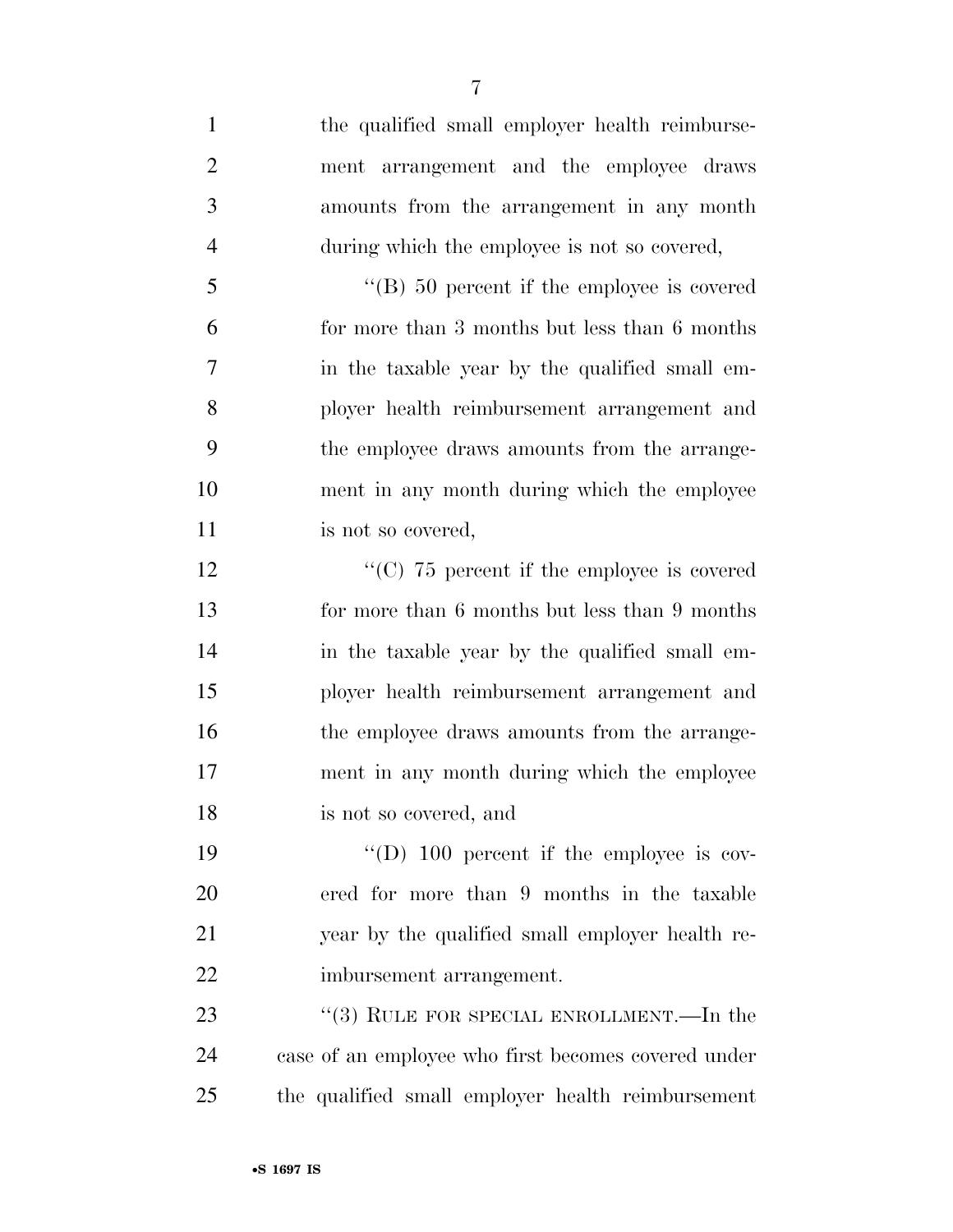| $\mathbf{1}$   | arrangement by reason of enrollment during a spe-      |
|----------------|--------------------------------------------------------|
| $\overline{2}$ | cial enrollment period for qualifying events (under    |
| 3              | section 603 of Employee Retirement Income and Se-      |
| $\overline{4}$ | curity Act), in lieu of paragraph (2) the applicable   |
| 5              | percentage shall be the ratio (expressed as a per-     |
| 6              | centage) that—                                         |
| 7              | $\lq\lq$ the number of the months in the tax-          |
| 8              | able year for which such employee is covered by        |
| 9              | such arrangement, bears to                             |
| 10             | $\lq\lq$ the total number of months in the             |
| 11             | taxable year for which such employee is eligible       |
| 12             | to be covered by such arrangement.".                   |
| 13             | (3) EXCEPTION FROM CONTINUATION<br>COV-                |
| 14             | ERAGE REQUIREMENTS.—Section $4980B(d)$ of such         |
| 15             | Code is amended by striking "or" at the end of         |
| 16             | paragraph $(2)$ , by striking the period at the end of |
| 17             | paragraph $(3)$ and inserting ", or", and by adding    |
| 18             | at the end the following new paragraph.                |
| 19             | $\cdot$ (4) any qualified small employer health reim-  |
| 20             | arrangement (as defined in<br>section<br>bursement     |
| 21             | $9831(d)(2)$ .".                                       |
| 22             | (4) EXCEPTION FROM EXCISE TAX ON HIGH                  |
| 23             | COST EMPLOYER-SPONSORED HEALTH COVERAGE.-              |
| 24             | Section $4980I(d)(2)$ of such Code is amended by re-   |
| 25             | designating subparagraph $(D)$ as subparagraph $(E)$   |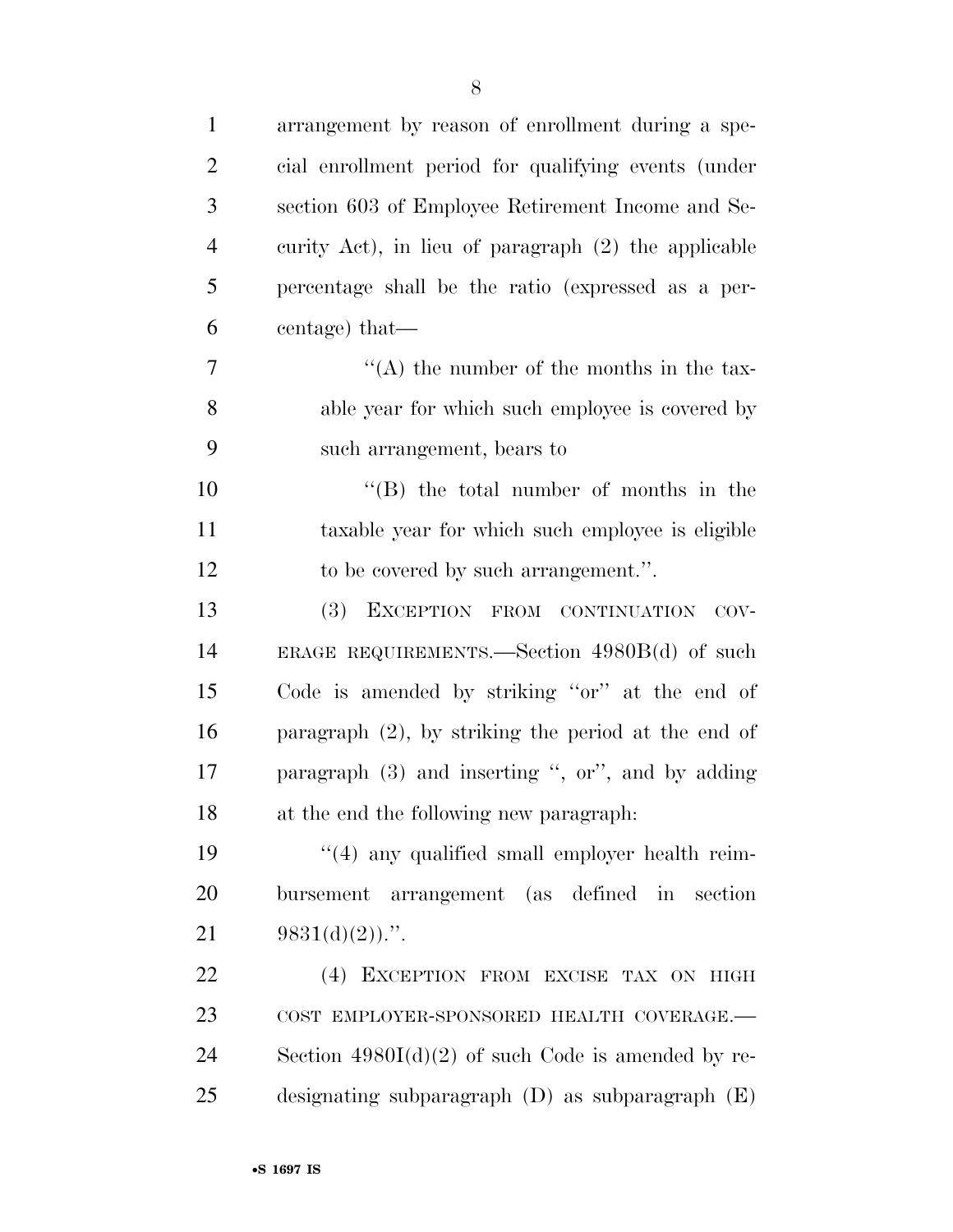and by inserting after subparagraph (C) the fol-lowing:

 $\qquad$  "(D) In the case of applicable employer- sponsored coverage consisting of coverage under any qualified small employer health reimburse- ment arrangement (as defined in section 7 9831(d)(2)), the cost of the coverage shall be the amount reported under section 9 6051(a)(15).".

 (5) PREVENTION OF DOUBLE BENEFIT UNDER HEALTH INSURANCE PREMIUM CREDIT.—Section  $12 \qquad \qquad 36B(c)(2)$  of such Code is amended by adding at the end the following new subparagraph:

14 "(E) SPECIAL RULE FOR CERTAIN INDI- VIDUAL HEALTH INSURANCE POLICIES OB-16 TAINED THROUGH SMALL EMPLOYERS.—

 ''(i) IN GENERAL.—The term 'cov- erage month' shall not include any month with respect to an employee if for such month the employee is offered affordable coverage under an individual health insur- ance policy (as defined under section 23 9831(d)(3)(C)) under a qualified small em- ployer health reimbursement arrangement 25 (as defined in section  $9831(d)(2)$ ).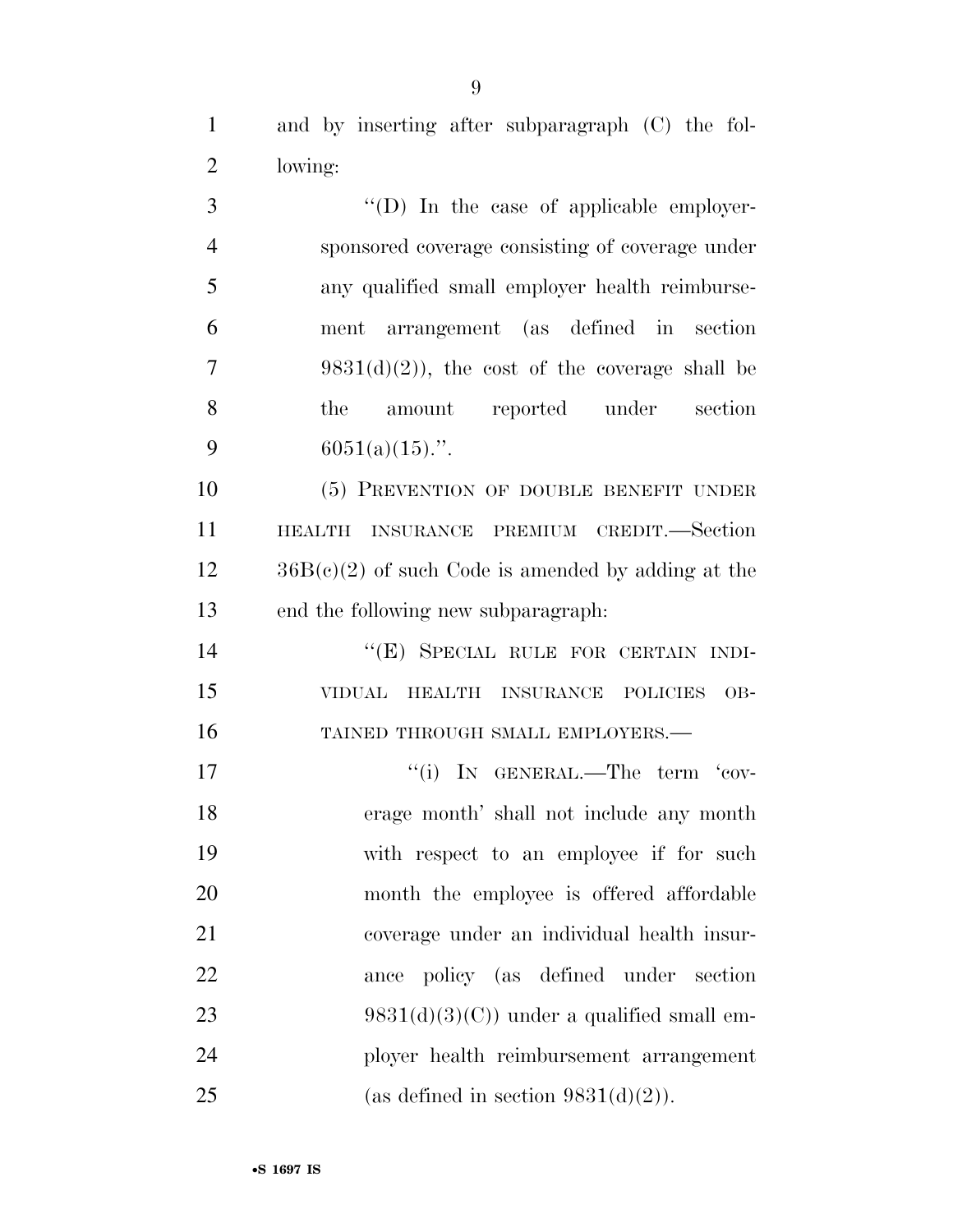- 1 "(ii) AFFORDABLE.—For purposes of clause (i), coverage shall be treated as af-fordable for a month if—
- 4  $\frac{((1) \ 1/12)}{1}$  of the employer's con- tribution to the employee for a year under such arrangement is not less 7 than the amount that would be paid by the employee for the premium for such month for the applicable second lowest cost self-only silver plan for self-only coverage with respect to the employee's individual market, and

 $\text{``(II)}$  the employee's cost for cov- erage under the individual health in- surance policy under the qualified small employer health reimbursement arrangement for a year does not ex-18 ceed the 9.5 percent of the employee's 19 household income.".

 (6) EMPLOYEE NOTICE.—Section 101 of the Employee Retirement Income Security Act of 1974 (29 U.S.C. 1021) is amended by adding at the end the following:

 ''(o) NOTICE RELATING TO HEALTH REIMBURSE-MENT ARRANGEMENTS.—An employer maintaining a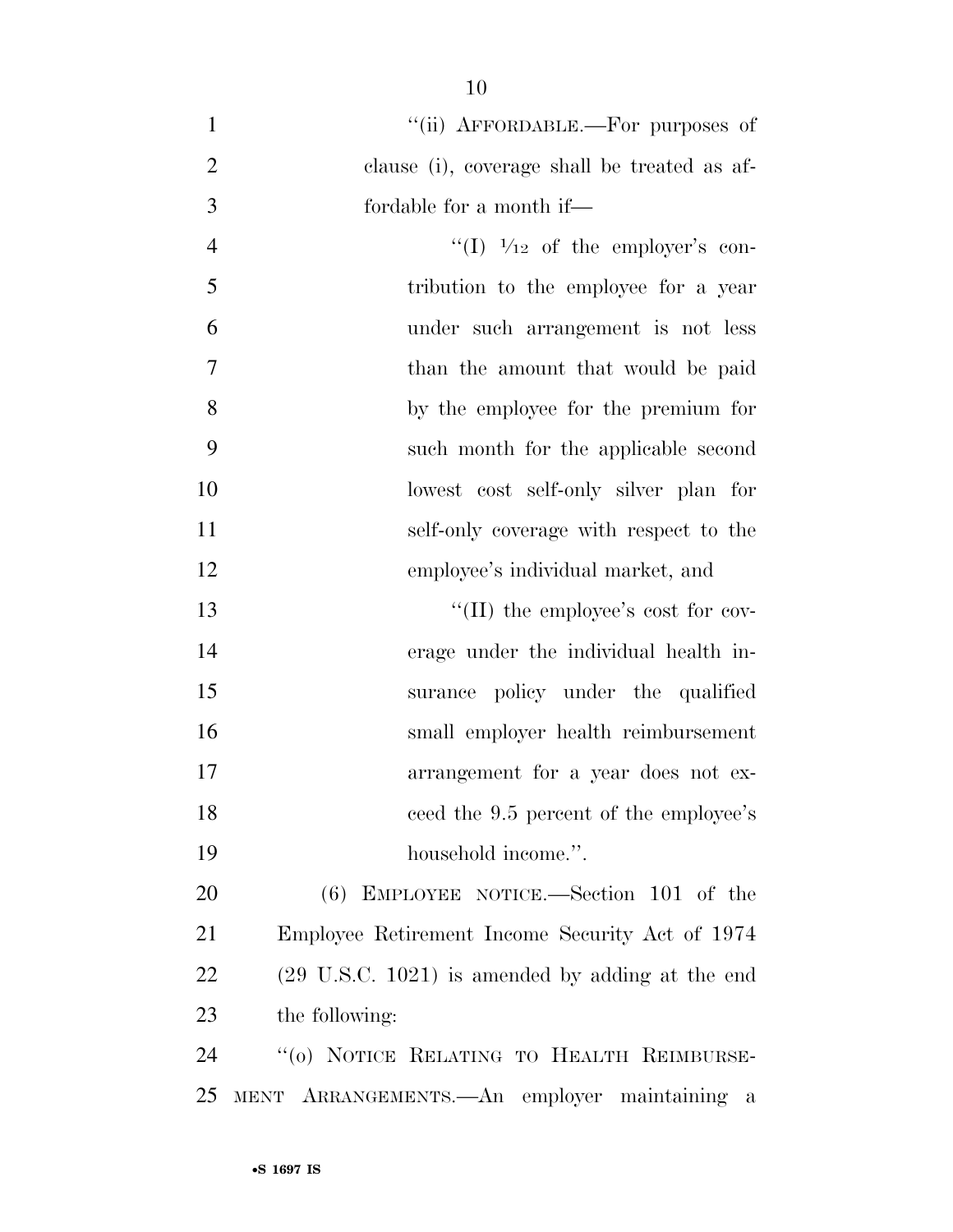qualified small employer health reimbursement arrange- ment (as defined in section 9831(d)(2) of the Internal Revenue Code of 1986) shall, upon an election by an em- ployee to participate in such qualified small employer health reimbursement arrangement, provide notice to the employee that if the employee is not covered under such arrangement for at least 9 of 12 months in the plan year, any funds under such arrangement may be includible in gross income.''.

(7) REPORTING.—

11 (A)  $W=2$  REPORTING.—Section 6051(a) of 12 such Code is amended by striking "and" at the end of paragraph (13), by striking the period at the end of paragraph (14) and inserting '', and'', and by inserting after paragraph (14) the following new paragraph:

 "(15) the total amount of employer contribu- tions made for the year under a qualified small em- ployer health reimbursement arrangement (as de-20 fined in section  $9831(d)(2)$  with respect to the em-ployee.''.

| 22 | (B) INFORMATION REQUIRED TO BE PRO-      |
|----|------------------------------------------|
| 23 | VIDED BY EXCHANGE SUBSIDY APPLICANTS.—   |
| 24 | (i) IN GENERAL.—Section $1411(b)(3)$     |
| 25 | of the Patient Protection and Affordable |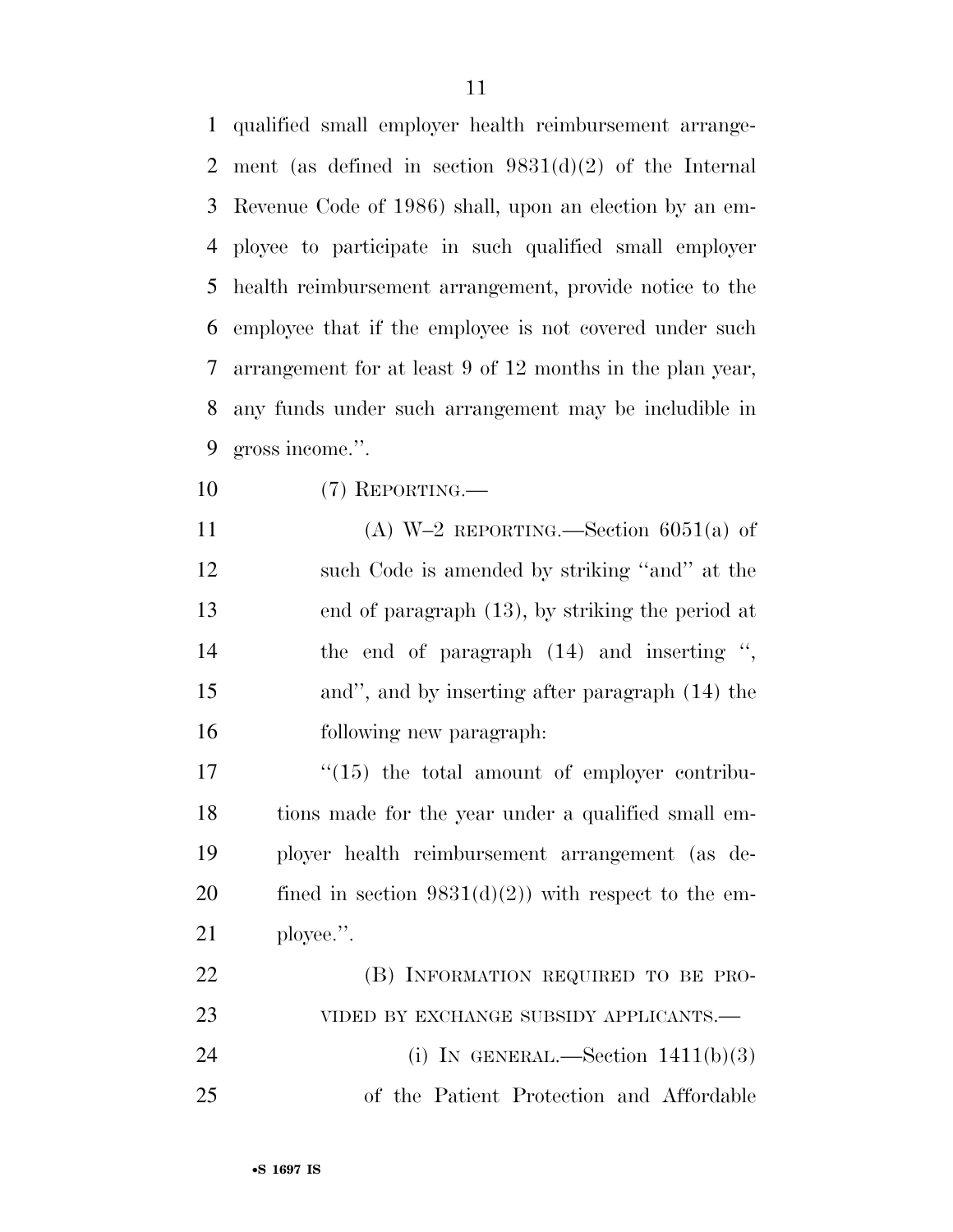Care Act is amended by redesignating sub-2 paragraph (B) as subparagraph (C) and by inserting after subparagraph (A) the fol- lowing new subparagraph: ''(B) CERTAIN INDIVIDUAL HEALTH IN- SURANCE POLICIES OBTAINED THROUGH SMALL EMPLOYERS.—The months (if any) which the enrollee has or expects to have coverage under an individual health insurance policy (as de-10 fined in section  $9831(d)(3)(C)$  of the Internal Revenue Code of 1986) provided under a quali- fied small employer health reimbursement ar- rangement (as defined in section 9831(d)(2) of 14 such Code).". (ii) SPECIAL RULE RELATING TO VERIFICATION OF INFORMATION REQUIRED

17 TO BE PROVIDED BY EXCHANGE APPLI-

CANTS.—Verification under section 1411

of the Patient Protection and Affordable

Care Act of information provided under

21 section  $1411(b)(3)(B)$  of such Act shall

apply with respect to months beginning

after October 2016.

•**S 1697 IS**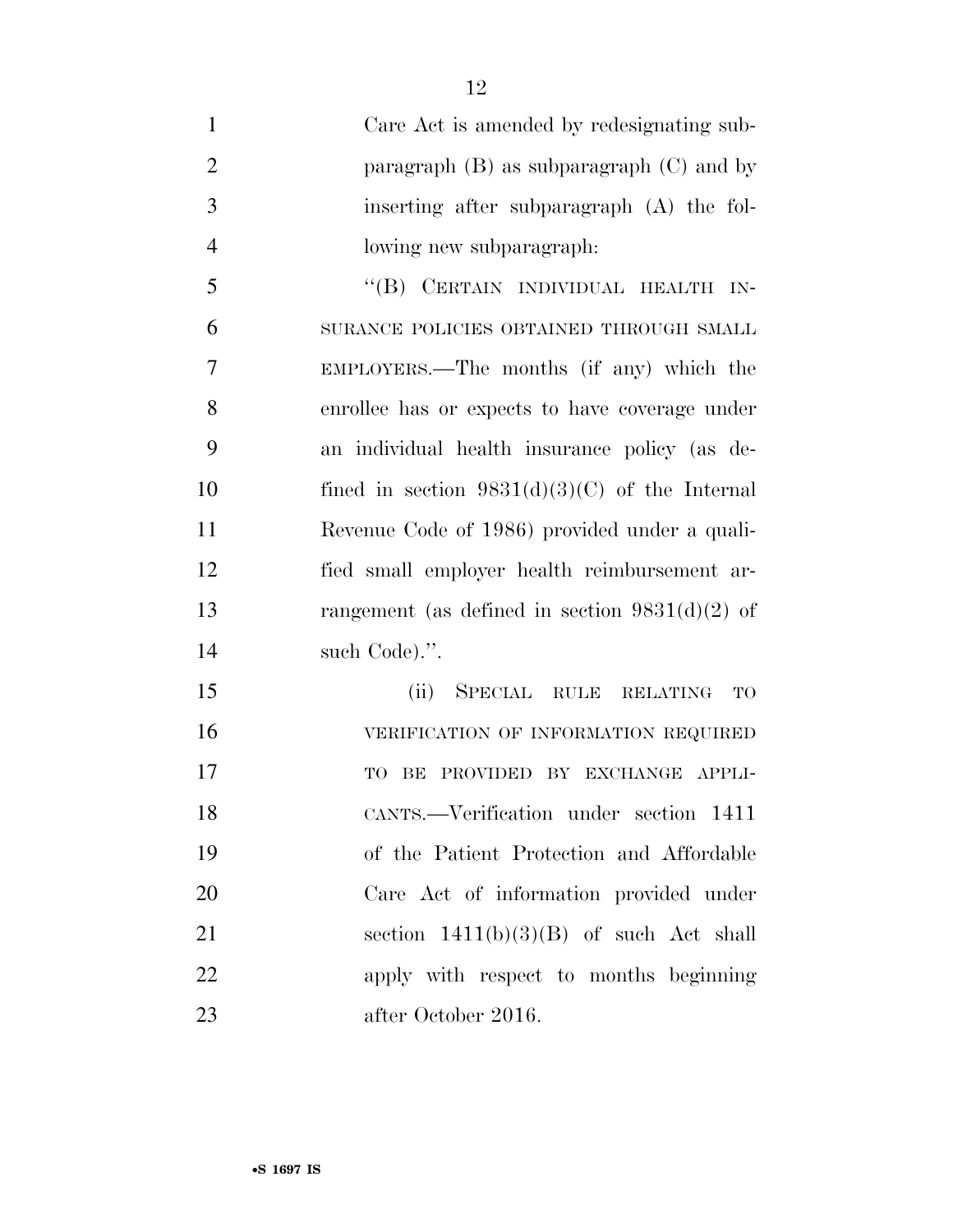(8) EFFECTIVE DATE.—The amendments made by this subsection shall apply to months beginning after the date of the enactment of this Act.

 (b) AMENDMENTS TO THE EMPLOYEE RETIREMENT INCOME SECURITY ACT OF 1974.—

 (1) IN GENERAL.—Section 732 of the Employee Retirement Income Security Act of 1974 (29 U.S.C. 1191a) is amended by redesignating subsection (d) as subsection (e) and by inserting after subsection (c) the following new subsection:

11 "(d) EXCEPTION FOR CERTAIN INDIVIDUAL HEALTH INSURANCE POLICIES OBTAINED THROUGH SMALL EM- PLOYERS.—The requirements of this part shall not apply to any qualified small employer health reimbursement ar- rangement (as defined in section 9831(d)(2) of the Inter-nal Revenue Code of 1986).''.

 (2) EXCEPTION FROM CONTINUATION COV- ERAGE REQUIREMENTS.—Section 601 of such Act (29 U.S.C. 1161) is amended by adding at the end the following new subsection:

21 "(c) EXCEPTION FOR CERTAIN INDIVIDUAL HEALTH INSURANCE POLICIES OBTAINED THROUGH SMALL EM- PLOYERS.—Subsection (a) shall not apply to any qualified small employer health reimbursement arrangement (as de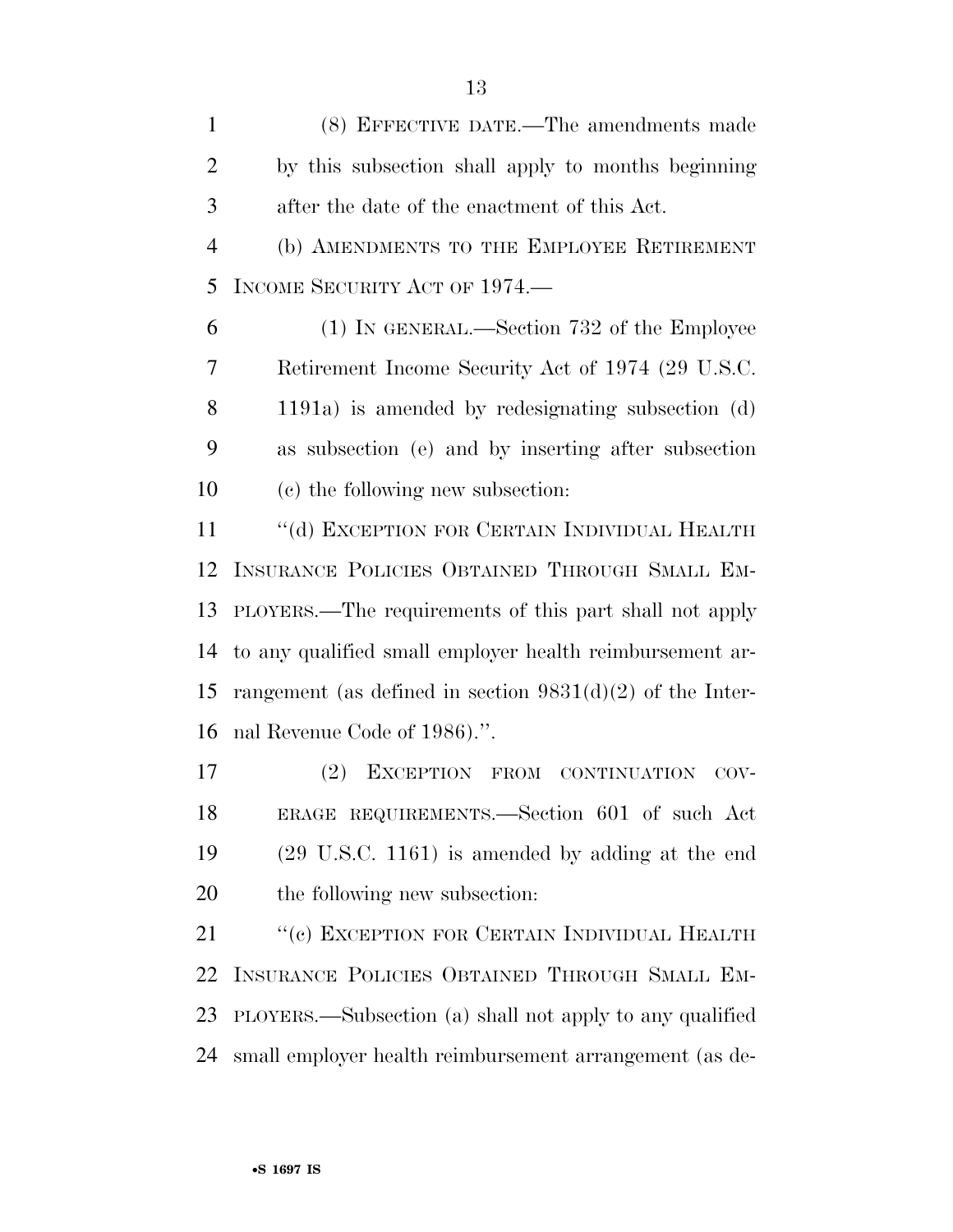fined in section 9831(d)(2) of the Internal Revenue Code of 1986).''.

 (3) EXCEPTION FROM CERTAIN OTHER GROUP HEALTH PLAN REQUIREMENTS.—Section 609 of such Act (29 U.S.C. 1169) is amended by redesig- nating subsection (e) as subsection (f) and by insert- ing after subsection (d) the following new sub-section:

9 "'(e) EXCEPTION FOR CERTAIN INDIVIDUAL HEALTH INSURANCE POLICIES OBTAINED THROUGH SMALL EM- PLOYERS.—The requirements of this section shall not apply to any qualified small employer health reimburse- ment arrangement (as defined in section 9831(d)(2) of the Internal Revenue Code of 1986).''.

 (4) EFFECTIVE DATE.—The amendments made by this subsection shall apply to months beginning after the date of the enactment of this Act.

 (c) AMENDMENTS TO PUBLIC HEALTH SERVICE ACT.—

20 (1) IN GENERAL.—Part C of title XXVII of the Public Health Service Act (42 U.S.C. 300gg–91 et seq.) is amended by adding at the end the following new section: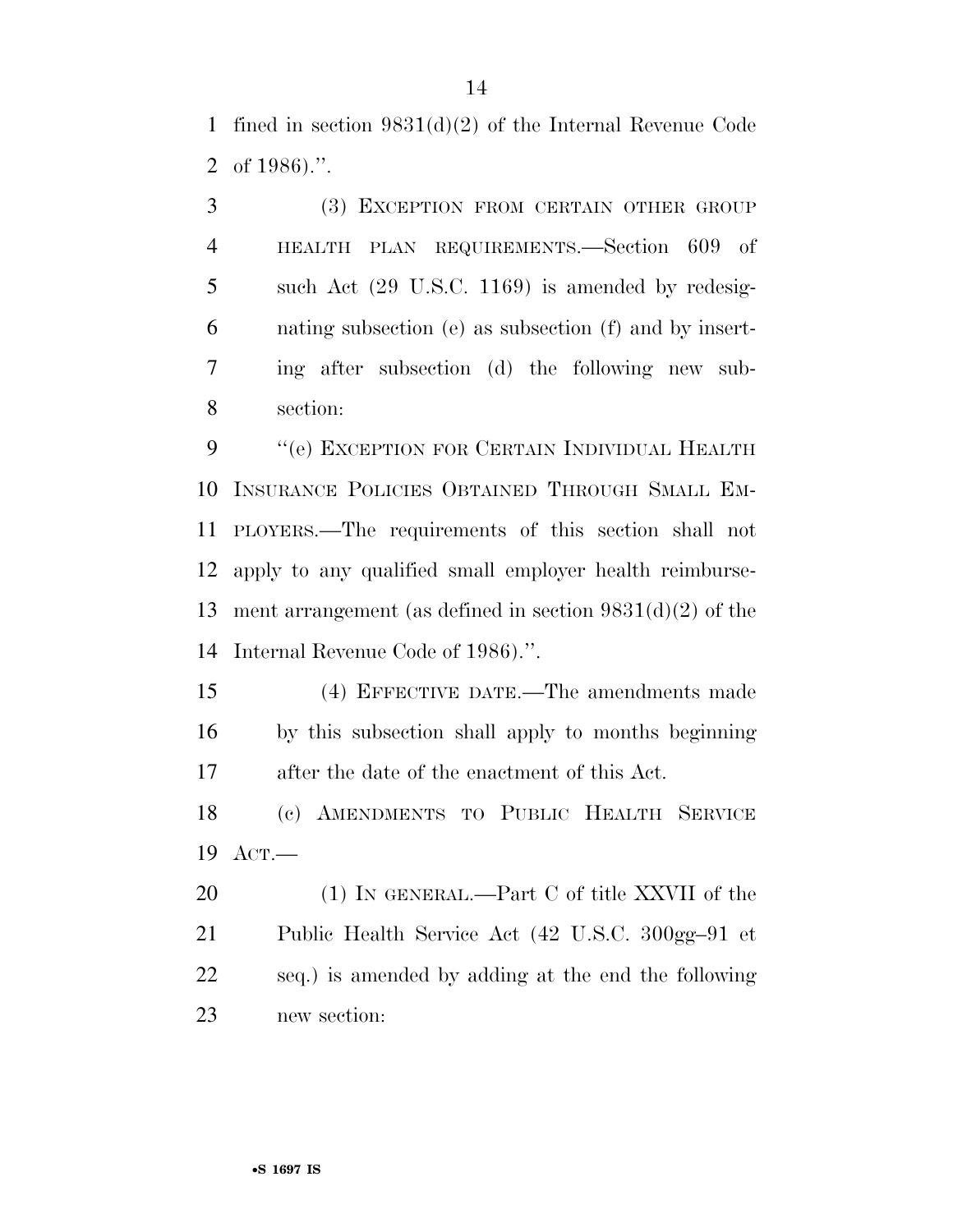## **''SEC. 2796. EXCEPTION FOR CERTAIN SMALL EMPLOYER PLANS TO PROVIDE INDIVIDUAL HEALTH IN-SURANCE POLICIES.**

 ''(a) IN GENERAL.—The requirements of this title shall not apply to any qualified small employer health re- imbursement arrangement (as defined in section 9831(d)(2) of the Internal Revenue Code of 1986).

8 "(b) EXCEPTION NOT APPLICABLE TO INDIVIDUAL HEALTH INSURANCE OFFERED UNDER THE PLAN OR ARRANGEMENT.—Subsection (a) shall not apply with re- spect to any individual health insurance policy (as defined 12 in section  $9831(d)(3)(C)$  of such Code) offered under any such arrangement.''.

 (2) EXCEPTION FROM CONTINUATION COV- ERAGE REQUIREMENTS.—Title XXII of the Public Health Service Act (42 U.S.C. 300bb–1 et seq.) is amended by adding at the end the following new sec-tion:

 **''SEC. 2209. EXCEPTION FOR CERTAIN SMALL EMPLOYER PLANS TO PROVIDE INDIVIDUAL HEALTH IN-SURANCE POLICIES.** 

 ''The requirements of this title shall not apply to any qualified small employer health reimbursement arrange-24 ment (as defined in section  $9831(d)(2)$  of the Internal Revenue Code of 1986).''.